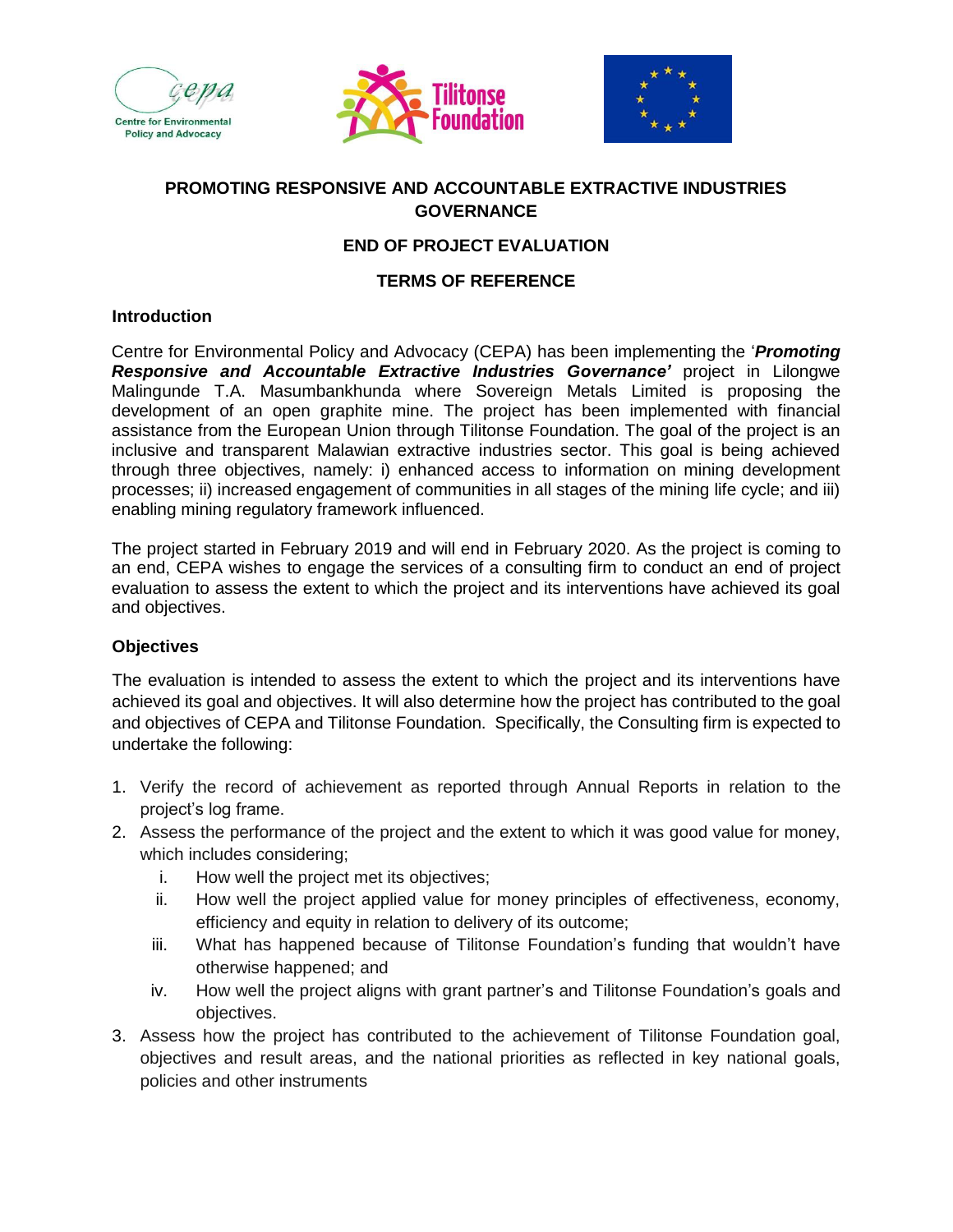





- 4. Assess the likelihood of project and its activities to continue beyond the support received in the period of intervention.
- 5. Draw lessons learnt which can be applied in the similar interventions on governance of extractive industries.

### **Scope of work**

The final evaluation should investigate effectiveness, relevance, sustainability, efficiency and impact. The evaluation should address the following key questions under each aspect:

*Relevance*: Assess design and focus of the project - To what extent did the Project achieve its overall objectives? - What and how much progress has been made towards achieving the overall outputs and outcomes? - To what extent were the results (impacts, outcomes and outputs) achieved? - Were the inputs and strategies realistic, appropriate and adequate to achieve the results? - Was the project relevant to the identified needs?

*Effectiveness*: Describe the management processes and their appropriateness in supporting delivery - Was the project effective in delivering desired/planned results? - To what extent did the Project's M&E mechanism contribute in meeting project results? - How effective were the strategies and tools used in the implementation of the project? - How effective has the project been in responding to the needs of the beneficiaries, and what results were achieved? - What are the future intervention strategies and issues?

*Efficiency*: Of Project Implementation - Was the process of achieving results efficient? Specifically did the actual or expected results (outputs and outcomes) justify the costs incurred? Were the resources effectively utilized? - Did project activities overlap and duplicate other similar interventions (funded nationally and /or by other donors? Are there more efficient ways and means of delivering more and better results (outputs and outcomes) with the available inputs? - Could a different approach have produced better results? - How was the project's collaboration with the other grant partners, likeminded organizations, government agencies, councils and decentralization structures, other development partner funded projects? - How efficient were the management and accountability structures of the project? - How did the project financial management processes and procedures affect project implementation? - What are the strengths, weaknesses, opportunities and threats of the project's implementation process?

*Sustainability*: To what extent are the benefits of the projects likely to be sustained after the completion of this project? - What is the likelihood of continuation and sustainability of project outcomes and benefits after completion of the project? - How effective were the exit strategies, and approaches to phase out assistance provided by the project including contributing factors and constraints - Describe key factors that will require attention in order to improve prospects of sustainability of Project outcomes and the potential for replication of the approach? - How were capacities strengthened at the individual and organizational level (including contributing factors and constraints)? - Describe the main lessons that have emerged? - What are the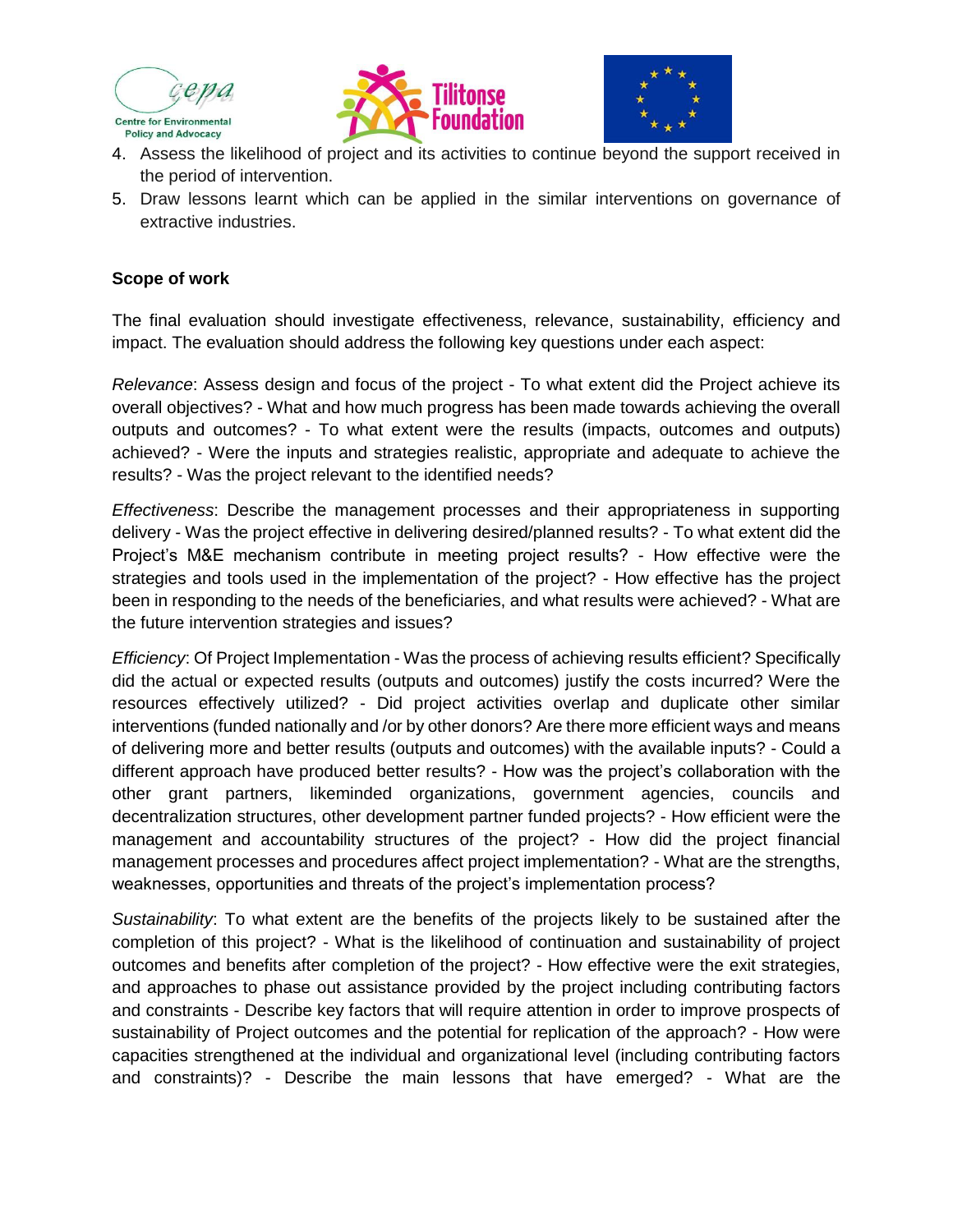





recommendations for similar support in future? (Note: The recommendations should provide comprehensive proposals for future interventions based on the current evaluation findings).

*Impact:* To what extent has the project brought changes to people? - What changes have been registered on the ground by the project (both positive and negative) – To what extent has the project created space for engagement with duty bearers and service providers? – Describe how the project has contributed to the relevant result areas of the Tilitonse Foundation (Active citizenship, Local Governance, Gender and Social Inclusion, Economic Governance and Rule of Law)? – What tangible results has the project brought to the people, systems and structures etc.?

#### **Deliverables for the evaluation**

| <b>Deliverable</b>                             | <b>Deadline</b>                               |
|------------------------------------------------|-----------------------------------------------|
| Proposal Submission (Technical and             | By 28th February, 2020                        |
| Financial)                                     |                                               |
| Inception Report                               | Within 1 week after a successful applicant is |
| Explaining how evaluators will operationalize  | notified                                      |
| the evaluation in question (design,            |                                               |
| methodology, ethics plan, quality assurance    |                                               |
| plan, training agendas, evaluation plan etc.), |                                               |
| to be submitted after a desk review and        |                                               |
| consultations with [insert partner].           |                                               |
| This inception report will include data        |                                               |
| collection tools.                              |                                               |
| Data collection                                | 10 days after submission of inception report  |
| Draft report                                   | 8 days after completion of data collection    |
| Final Evaluation final report                  | 5 days after submission of the draft report   |
| A 3 page stand-alone document summarizing      | 2 days after submission of the draft report   |
| the final evaluation (To stand as executive    |                                               |
| summary)                                       |                                               |

## **Report Outline**

- 1. Cover Page
- 2. Table of Contents
- 3. List of Acronyms

4. Executive summary which includes the background, key findings, conclusions and recommendations

- 5. Introduction and objectives of the Evaluation
- 6. Research design including key indicators
- 7. Methodology including data sources, data limitations, and timeline of evaluation
- 8. Study findings